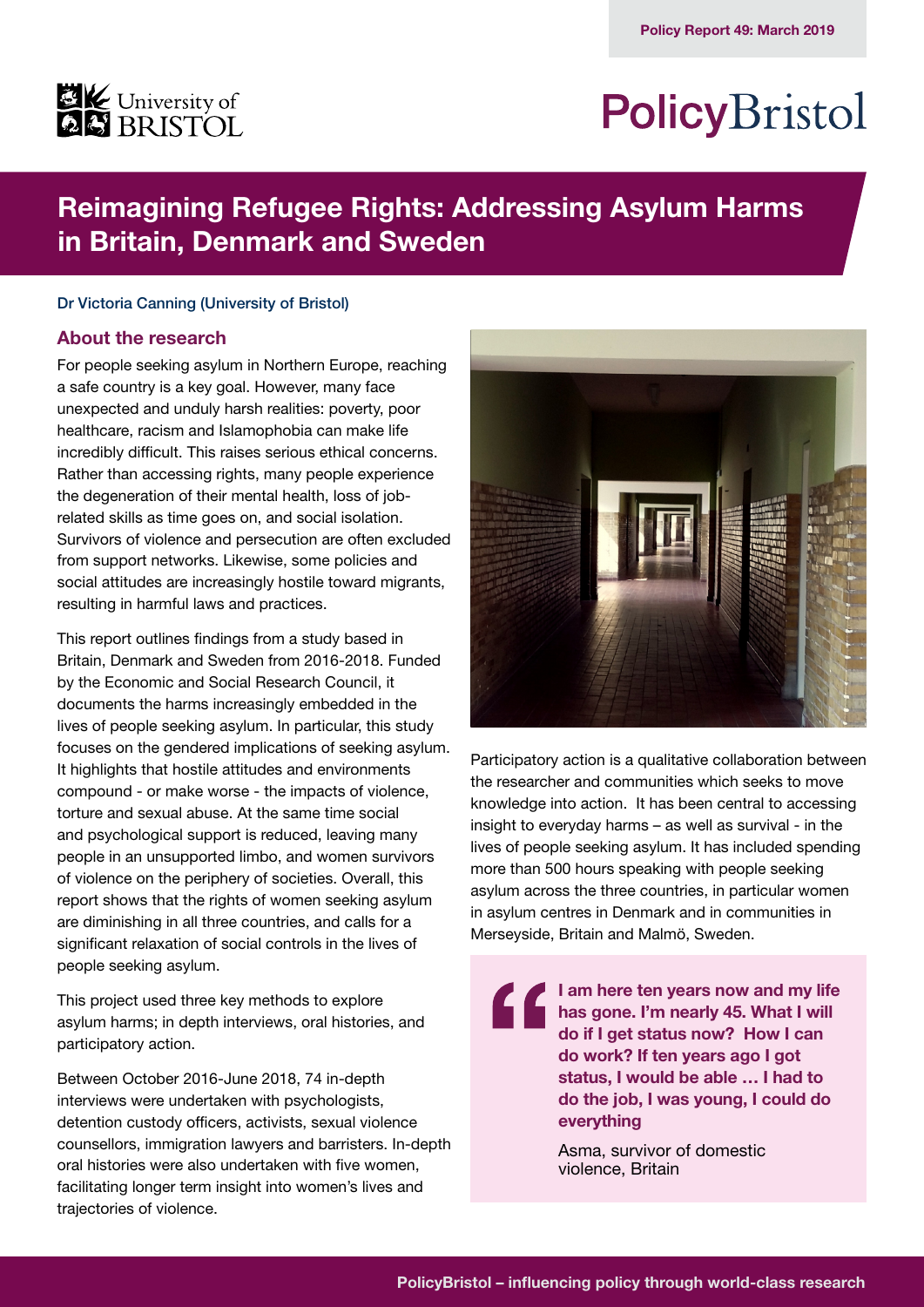#### **Key findings**

#### *Identifying Asylum Harms*

- **1. Asylum in its current form is unfairly weighted toward refusal from the offset, and as such the right to security is reduced.** There is little information at the application stage about what the procedural or legal framework for asylum is, or how much time it can take.
- **2. Although women seeking asylum are regularly deemed 'vulnerable', asylum policies and practices across all three countries actively contribute to or increase the risk of vulnerability to violence**. Poverty and destitution can leave women dependent on men financially.
- **3. The lack of autonomy in daily life, and increased uncertainty for the future, compounds the emotional and psychological impacts of previous subjections to violence**. Survivors of sexual violence, torture and domestic abuse disproportionately experience anxiety, sleeplessness, nightmares and other symptoms reflective of Post-Traumatic Stress Disorder. These are made worse by micro-level impacts of restrictive policies.

**You have to make yourself happy. If not you have to make yourself happy.**<br>**The view you would one day just stand up, you would go hang yourself, you will just die. It's not easy to live in the camp, my sister. It's not easy** *Antonia, survivor of sexual trafficking, Denmark*

# **Examples of Gendered Harms in Seeking Asylum**

Women continue to face high levels of sexual and domestic violence during the process of seeking asylum. For some, forced destitution and forced dependency both facilitate and exacerbate such experiences.

In all three countries, women participants indicated levels of self-confinement in asylum centres and social housing.

Mothers/carers time is often dictated by inflexible childcare, meaning the ability to travel or undertake personal tasks is restricted.

Uncertainty and isolation reduces capacity to engage in sexual/domestic violence support.

Detention fragments family structures, particualrly for people/ women with children. There have been instances of sexual abuse in UK IRCs by custodial officers.

Pregnant women are still held in immigration detention in Denmark and Sweden. In the UK, this has been reduced to a maximum of 72 hours.

**4. Practitioners working with people seeking asylum report that they are increasingly prevented from doing their jobs effectively.** This is particularly the case for psychologists and psychotraumatologists working with survivors of persecution and torture. Some indicated feeling disempowered or demoralised in their roles.

**Impacts of law and policy at structural level**

**Institutional level impacts for managers/co-ordinators**

**Individual impacts of reductions in capacity to provide support**

*I try to help people but there's no way of helping them, the laws are making things impossible. We can't help people reunite, we can't help people get proper protection, we can't help people… we can't even help them to be allowed to beg, to have some money to eat for the day, everything is getting harsher and I don't know what to do about it anymore, I'm sad every day* **Co-ordinator at refugee NGO, Sweden**

*The people who have to support and advise generally are burnt out, is the way I'd describe everybody, and demoralised*  **Barrister, QC (Queen's Counsel) in Britain**

*Becoming more hopeless and powerless and feelings of … ach, whatever we do it's not enough.*  **Psychologist specialising in trauma, Sweden**

*I find it quite hard, find it quite demoralising, obviously. It's really hard not to take it personally*  **Barrister in Britain**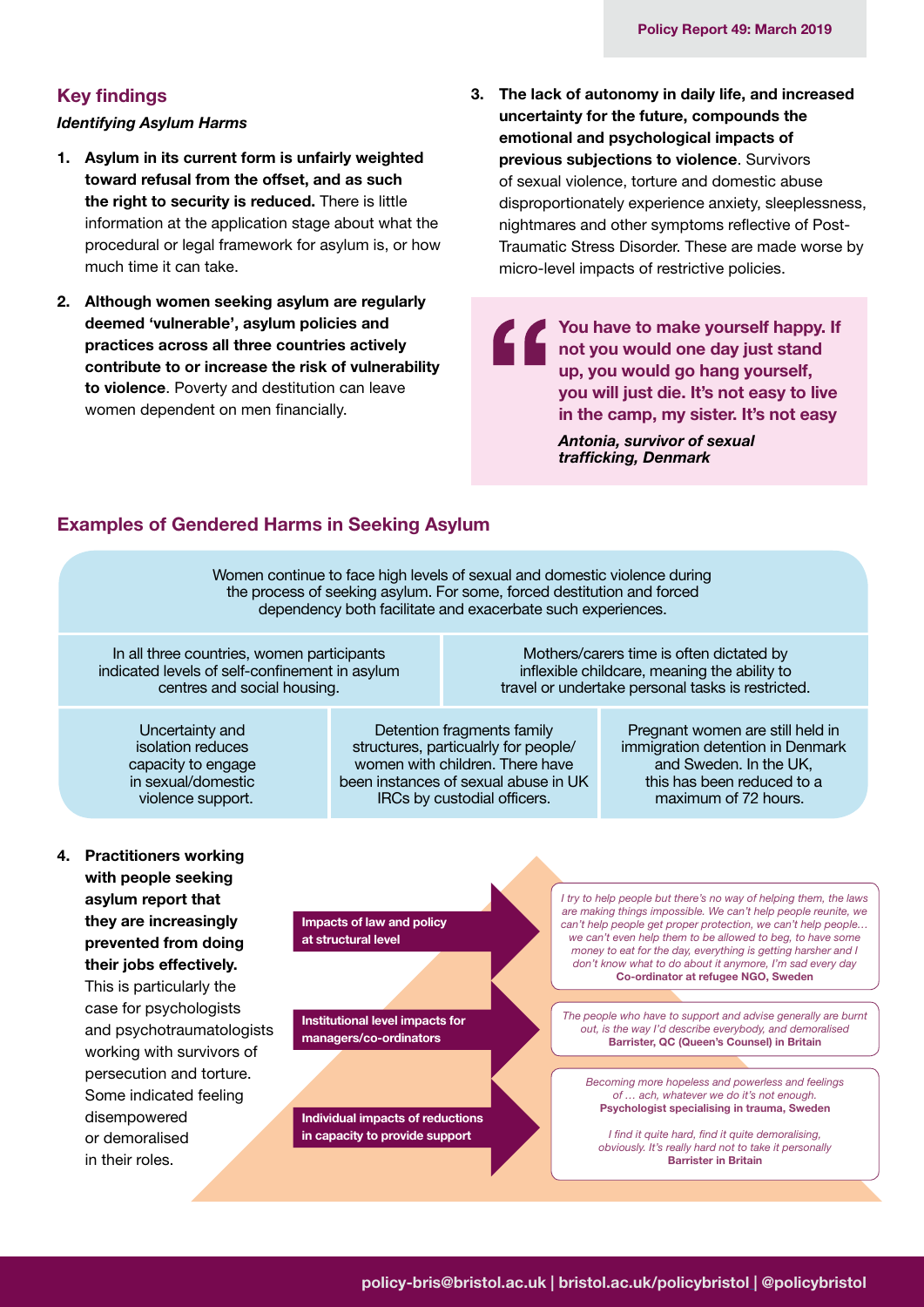**5. The use and practice of immigration detention varies across all three countries, but was invariably viewed as negative by those who were or are seeking asylum.** Oral histories in particular indicate that the threat or reality of loss of liberty has a significant impact on people's everyday feelings of security, even outside of detention.

> **I will do what Immigration tells me to do, but I want to be free** *Nour, survivor of domestic violence, Sweden*

**6. Significant barriers to accessing psychological support are evident in all three regions.** Some organisations specialising in post-torture support or sexual violence counselling avoid working with people seeking asylum, as the uncertainty of their status is considered too distracting to engage in meaningful therapies.



**7. Deportation centres are spaces of significant harm.** Of the three countries, only Denmark has dedicated deportation centres, Sjælsmark and Kærshovedgård. These are spaces of significant harm, including isolation and degradation of the person. Whilst the centres have received criticism within Denmark, they are often overlooked elsewhere. Participants – including staff working in Sjælsmark - consistently recommend closure.

## **Barriers to support**

Accessing support in the aftermath of sexual and/or domestic violence can be a critical part of survival and personal recovery. Women seeking asylum face significant barriers to these.

#### Key Barriers to Domestic or Sexual Violence Support

Gender blindness: Organisations working with women may not consider specific needs in asylum, and organisations working with people seeking asylum can overlook the intersectional experiences of women

Silencing: Survivors of sexual or domestic violence may not wish to disclose their experiences, particularly to someone they do not know or trust. Likewise, practitioners may feel unable to broach sensitive subjects

Practitioner Reluctance: Since people seeking asylum can be displaced, dispersed, detained or deported, some psychologists and psychotraumatolgists argued that it was unethical to instigate therapy since it may not be sustained

The main reasons for not accessing psychological or emotional support in the aftermath of sexual violence, torture or domestic abuse were as follows:

- Information: lack of information or knowledge of where to go;
- Time: other appointments (with legal advisors, schools, the Home office, the Danish Immigration Service or Swedish Migration Agency) led to inflexibility;
- Priorities: people seeking asylum often have so many administrative priorities and imminent concerns for

their case that, for some, accessing more support felt like adding another burden on their immediate priorities;

- Funds: unless travel expenses are offered in advance of support sessions, many women cannot afford transport;
- Lack of trust: uncertainty that confidentiality would be upheld and concern that information would be divulged to either the state in which the person is seeking asylum, or the state from which the person has fled.